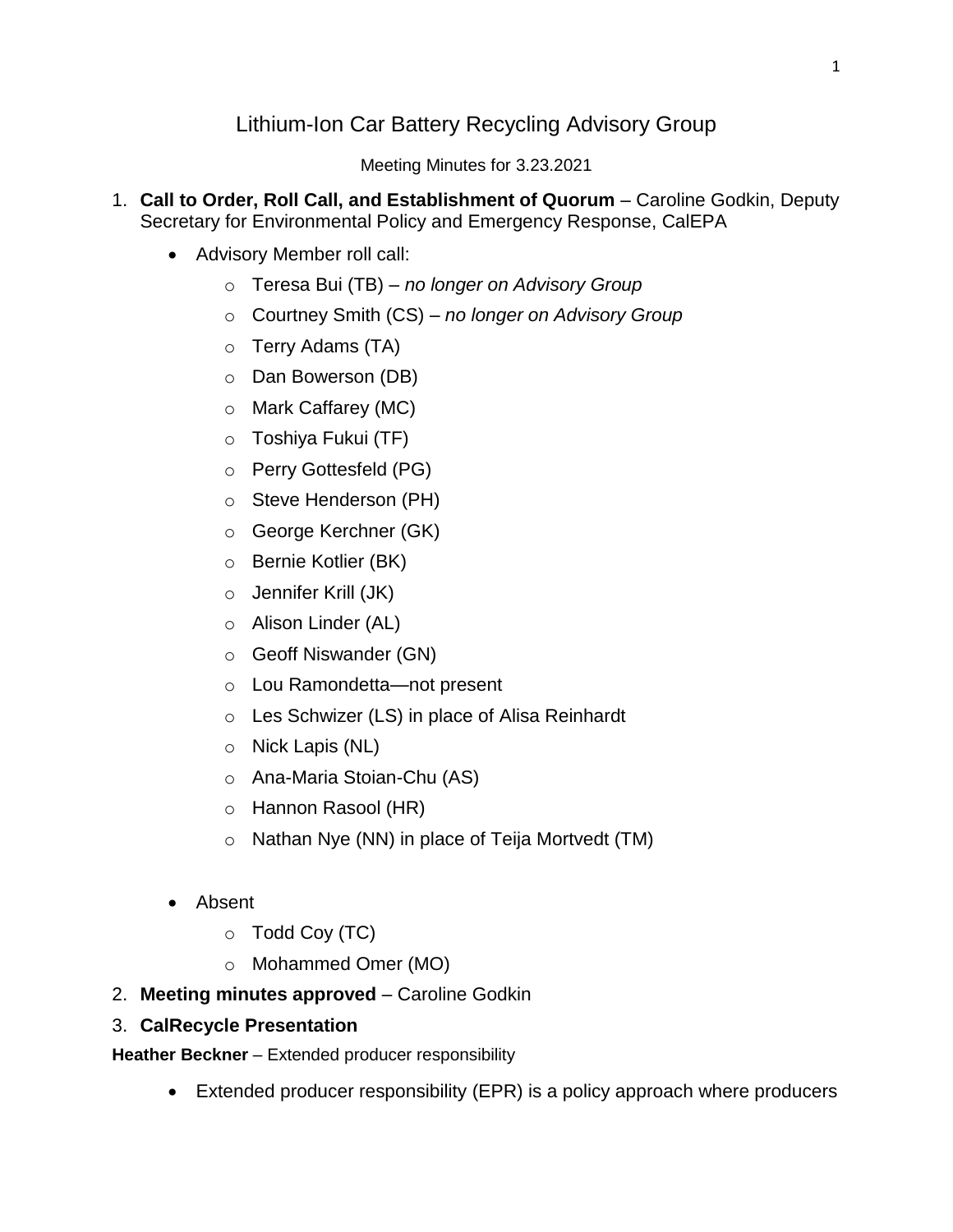are responsible for creating, funding, and managing the end of life of their products.

- o Without this the product disposal is covered by the purchaser or the government.
- EPR programs exists in the US, Europe, and China.
	- $\circ$  They exist in California for pesticides, mercury containing thermostats, carpet, mattresses, and pharmaceuticals
- CalRecycle overseas the EPR
- EPR checklist components by CalRecycle
	- o State oversight
	- o Definition
	- o Funding
	- o Program goals
	- o Stewardship organization
	- o Plans, annual reports, budgets
- The definition identifies the producer, which is key, in addition to the product
	- $\circ$  The producer can be the manufacturer, importer, retailer/distributor
- Funding can be internalized or visible on the product receipt
	- $\circ$  The paint EPR is run by the stewardship organization PaintCare. The manufacturer passes this cost to retailers which then passes to consumers.
- The goals are generally based on recycling rate or convenience (access to program). These goals vary by program.
	- $\circ$  Some of the goals of the EPR are collection, recycling, efficiency rate.
- Conclusion:
	- $\circ$  It is industry run
	- $\circ$  It is not prescriptive—it allows the industry to determine the most costeffective route
	- o There is no one size fits all approach

**Matt Sheehan** – Electronic Waste program

- E-Waste recycling Act of 2003 was enacted in California to cover the recovery and recycling of covered e-waste
	- $\circ$  This was the first such program in the U.S.
	- $\circ$  This is funded by a fee at the point of purchasing the electronic product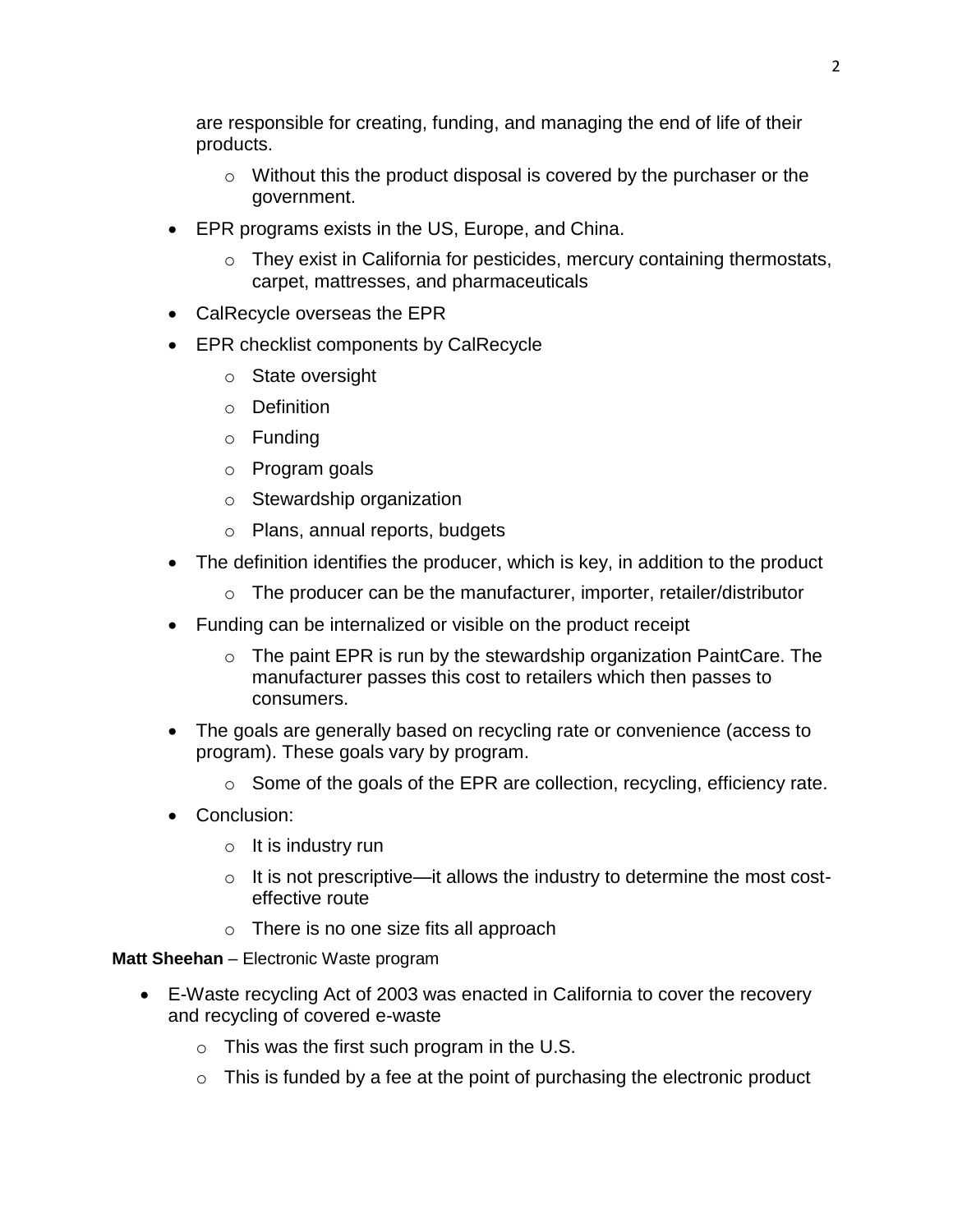- The flow of electronic waste
	- o Goes from the retailer to the consumer which is then collected and goes to recyclers
- CalRecycle works closely with DTSC
- The Covered Electronic Waste Recycling Payment System covers the cost of recycling.
	- o The consumer fees are updated yearly
		- They are currently between \$4 and \$6
- Every two years the collection rates are reviewed to assess if they are appropriate.
	- o Rates are set through net cost reports. These show the net cost of collecting and recycling from the manufacturers.
- Authorized collectors:
	- o There are currently 300 in California
	- o They collect, sort, and transfer the CEW to authorized retailers
- Authorized recyclers
	- o There are 20 in California
	- o Residuals flow to global markets
- Conclusion
	- $\circ$  The CEW is a system where consumers pay a fee at point of sale
	- o This fee funds the collection and recycling
	- $\circ$  This has resulted in a robust recycling industry
- Any Questions?

PG: In regard to the paint collection. What is the governance of the PaintCare system?

HB: They represent manufacturers. They are industry.

PG: For the graph looking at the batteries from 2013 to 2019. There was a decrease in lithiumion battery collection by half. Why would this be?

MS: These weren't lithium-ion batteries. These were CRT. They don't collect lithium-ion batteries.

MS: Which DTSC industry is under that?

AS: That is for the rechargeable battery act? That is a different system, not an obligation. It is just a requirement to take back rechargeable batteries.

GN: Battery collection data can also be found through form 33 the household collection rate.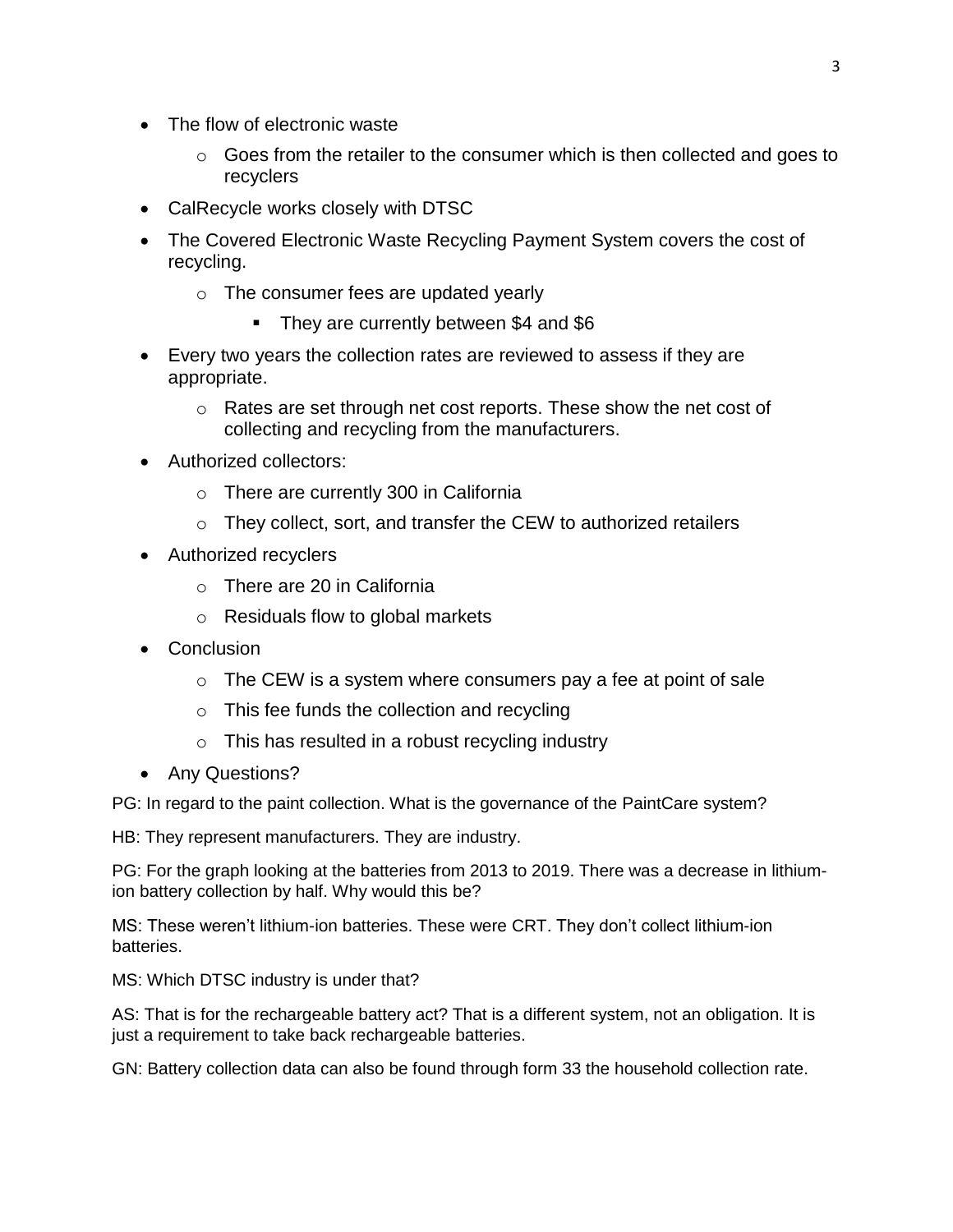GK: Would you say the e-waste and the paint care programs are the most accessible programs operating now.

HB: The paint program is longest operating and convenient. The other two EPR systems have different models. The e-waste collection is not EPR.

GK: I was encouraged to see that the two most successful EPR programs use environmental handling fees, we generally advocate for EHFs for batteries because it is a good way to have funding given to the programs.

## GN: Well done, thank you!

SH: I agree, this gives us hope. The only thing we have to consider is there is a big difference between electronics and cars because the cost is already high for EVs. I don't know what the cost of an EHF would be for an EV, it would definitely be higher. This is something we need to consider because it would drive up the cost of the EV.

NL: This presentation was a great summary. I almost wish we could add in the other programs we have and create a matrix of what goals and fees we have. We have a tire recycling program, the bottle bill which is a deposit system, the cell phone and rechargeable battery acts, which is completely punted onto manufacturers and retailers. We can also throw in the voluntary ones that are operated in California. I'm thinking the lead acid core fee which is also voluntary. I think it would be interesting to know have them all on one matrix to compare and contrast. And thermostats.

CG: Maybe it would be helpful to know from everyone what should be in that matrix.

AL: I guess my question is about how one can track the success of a program. None of these programs are 100% successful so I wonder if the speakers could clarify what parts are required and what is voluntary? If a fee is required that's mandatory and easy to track. What are the other steps in the process?

MS: For E-Waste, the fee is not voluntary, but collectors and recyclers do not need to participate in the program. If they want to receive the fee they need to participate.

HB: A success metric in our program is whether the funding is sufficient to do what's outlined, we look at paint as a consumable product. The recycling is important, but the convenience is also important, a success metric is whether it's convenient to manage properly. You look at how much is sold, how much is returned and then paint that isn't returned, how easily is it to get it back into the system. So, the recycling efficiency and the convenience.

MS: For our program we also measure by how much material is collected, which is 2.5 billion pounds. A lot of what we were collecting was legacy material that was created before our program started.

AS: To further add, we do not have a collection or recycling goal in our program. The law was designed to address CRT's that were sitting in people's garages or attics. We do not benchmark against current products that have been sold.

TF: I think that was excellent information and I agree that a matrix would be interesting to look at. It would be interesting to look at what percentage of the cost for the initial fee; what percentage of the cost is going to be borne on what the manufacturer will have to put back on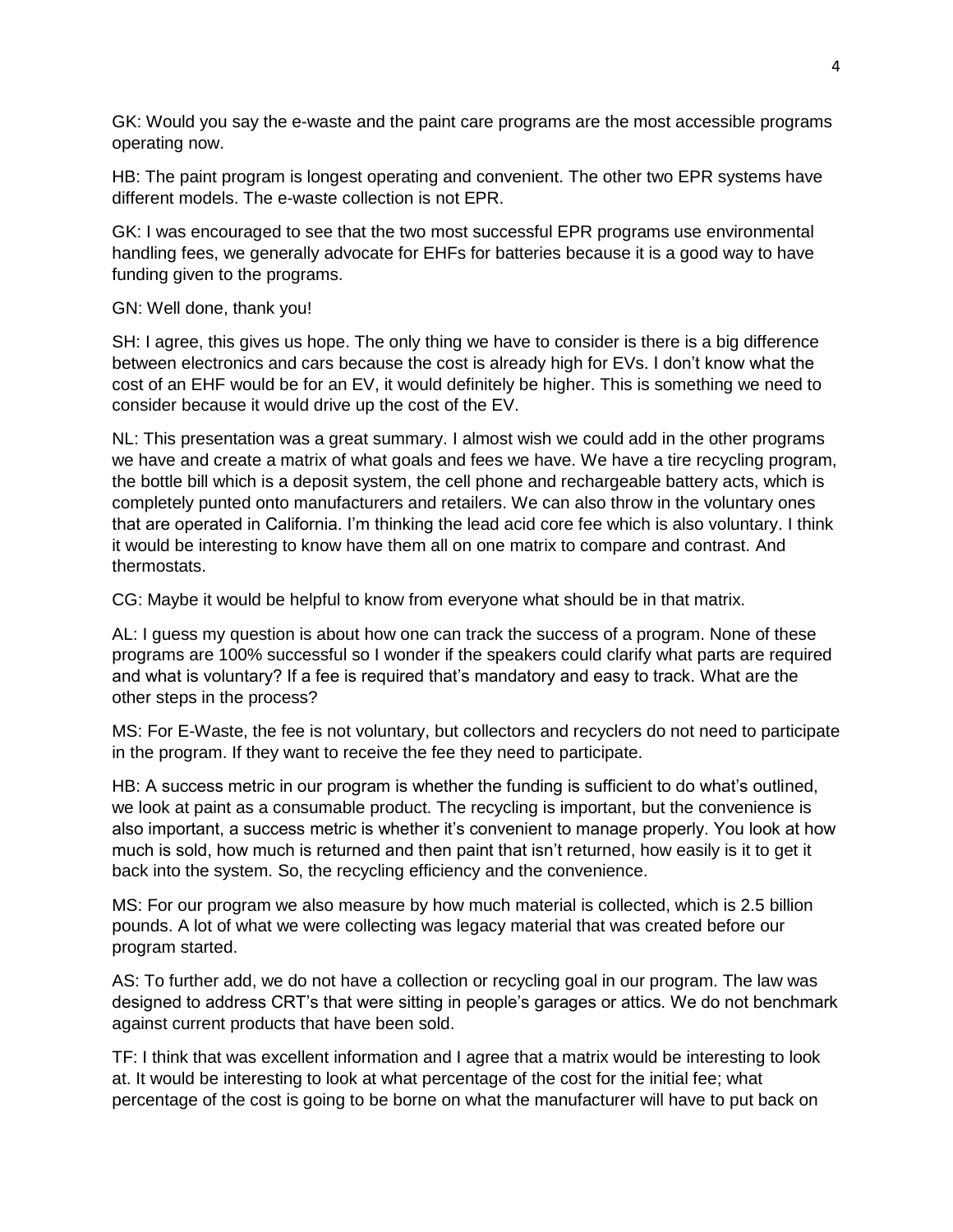EPR. I also thought it was interesting to have the different fees by size, theoretically car batteries are all different sizes as well, they are bigger and smaller and different chemistries. Another comment regarding the CRT program I think it's an excellent idea but as was highlighted we're talking about legacy items. We had a broad scope idea of how many TVs were sold. A challenge with EV batteries is that we're forecasting forward and don't know exactly what battery chemistries and sizes we'll have. In that area my feeling is that anything that were to come up would need to be reviewed on a time periodic basis. My last comment is that there were 300 collectors and 20 recyclers for CRT program. We need to look at how many collectors and how many recyclers we have. I agree that we need to look at each item that is currently being processed to see how successful it is and what is the final cost to the consumer.

Gavin McHugh: Do we have any examples from Europe and from Asia? Europe seems more progressive and ahead of the game, do we have examples where they are assessing a fee at point of sale where this is already working?

MS: I believe Japan has a fee on the vehicle itself that goes into recycling the car.

TF: The fee percentage-wise of the vehicle is nominal but it is less than would be considered if there was a battery in that vehicle.

MS: I think the fee is \$1000 to the manufacturer in Japan.

CG: Could I just ask to whom that \$1000 gets paid?

MS: To the manufacturers running the EPR.

TF: The average transaction price of a vehicle in Japan is also significantly lower than the US because they are smaller cars.

NL: What roughly would be the cost of a car in Japan?

TF: Not sure but I think Korean cars start in the low teens, but Japan is a different environment in terms of car ownership. Not as many people own cars because it's not a necessity in metropolitan areas, cars are sold more in the countryside where they are necessary so it's different than California where everyone has to have a vehicle. People also don't buy multiple cars.

CG: Thanks so much Heather and Matt. For everyone who doesn't know Matt also does a lot of work supporting and facilitating for the committee. We are going to move onto our next presentation from Wayne Lorentzen and his colleagues on permitting requirements. Wayne is a phenomenal resource with a lot of experience.

## **DTSC Presentation**

## **Wayne Lorentzen (WL) –** Permitting

- Strategic plan, what we do, how we do it, and how we learn
- DTSC protects 40 million Californians
	- o Everyone generates hazardous waste
		- E-waste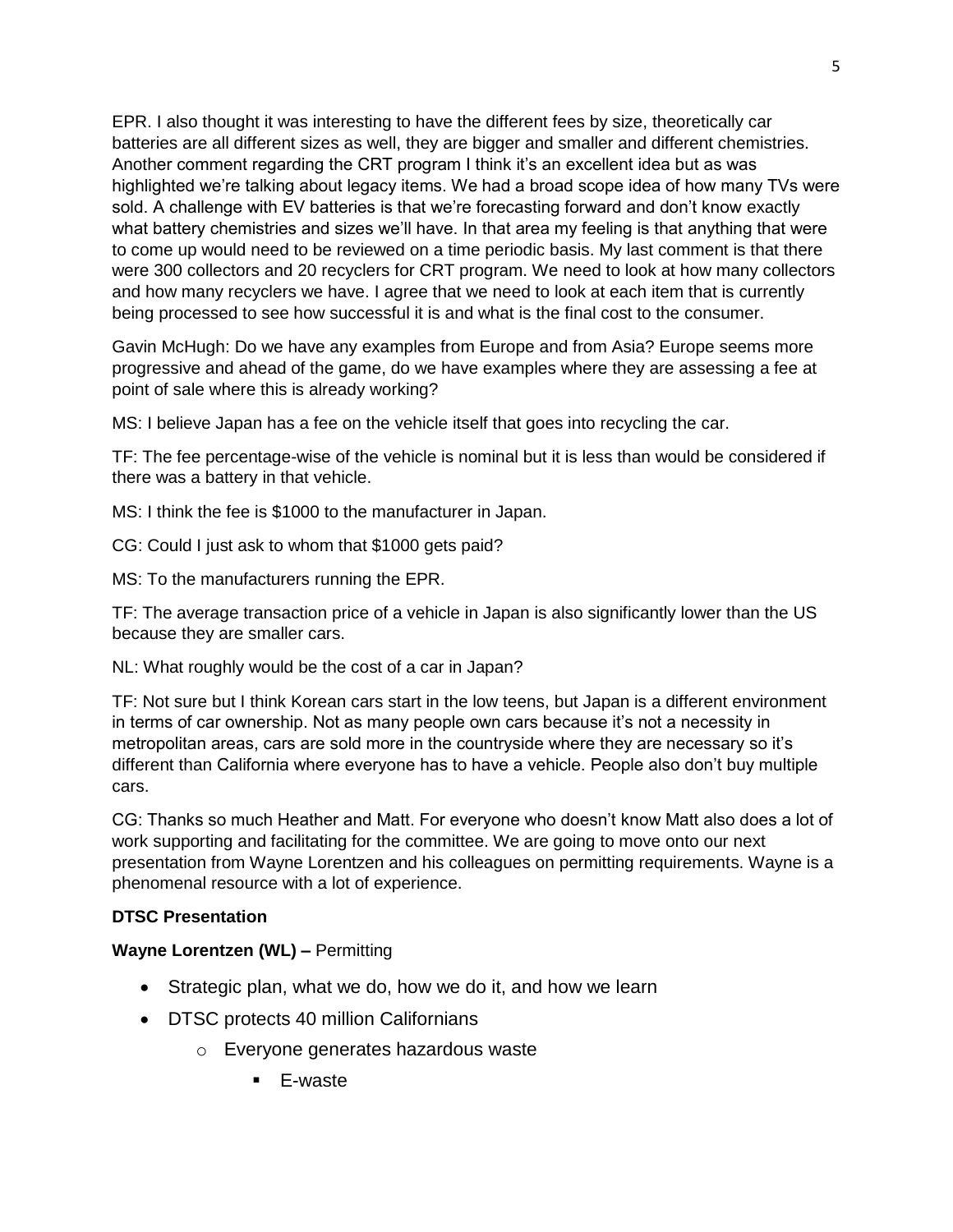- Chemicals for cleaning
- Tires
- o Clean-up of legacy sites
- o High speed rail required to clean up land purchased
- $\circ$  School builds must have land assessed to make sure it is safe
- o Treated wood waste
- $\circ$  Energy sources biomass, oil refinery
- CA generates 4.5 billion pounds of hazardous waste per year.
- There are drop off centers where the public can bring their waste.
	- $\circ$  The waste is segregated to transfer stations, treatment, landfilled, and recovered.
	- o DTSC and U.S. EPA has oversight of the transportation and the treatment.
	- o Hazardous waste has to go somewhere
- South of Niagara Falls there were large amounts of chemicals dumped and then covered with clay. It was sold to a school and people got sick
	- $\circ$  Hazardous waste laws and DTSC was created because of this incident
- Permitting makes sure that the places were the waste ends up treats, controls or eliminates the waste carefully so it doesn't leach into land water or go into air.
	- o Permitting changes, the way that buildings are built and the process of disposal
- The standards for operation of hazardous waste facilities to product communities from harm. This includes design of equipment, procedures for operations, reporting, and closing the facility. The engineered landfills are in place to contain releases and have a backup plan in case of a release.
- Treatment facility: Must submit a permit application to DTSC that includes how the company proposes to operate and what practices put in place to protect human health and the environment.

**Lori Koch (LK) –** DTSC, Permitting Process

- The generator or operator must find out if they require a permit. It is their responsibility to comply with the law.
- Meeting or call with the permitting staff to talk about their operation and permitting process. They review their operations
	- o Permitting staff point out the timing (2-year goal), land use decision (may trigger EIR), CEQA, and the cost (range from \$200 to \$800k).
	- o New permits are rare.
		- Choose different location.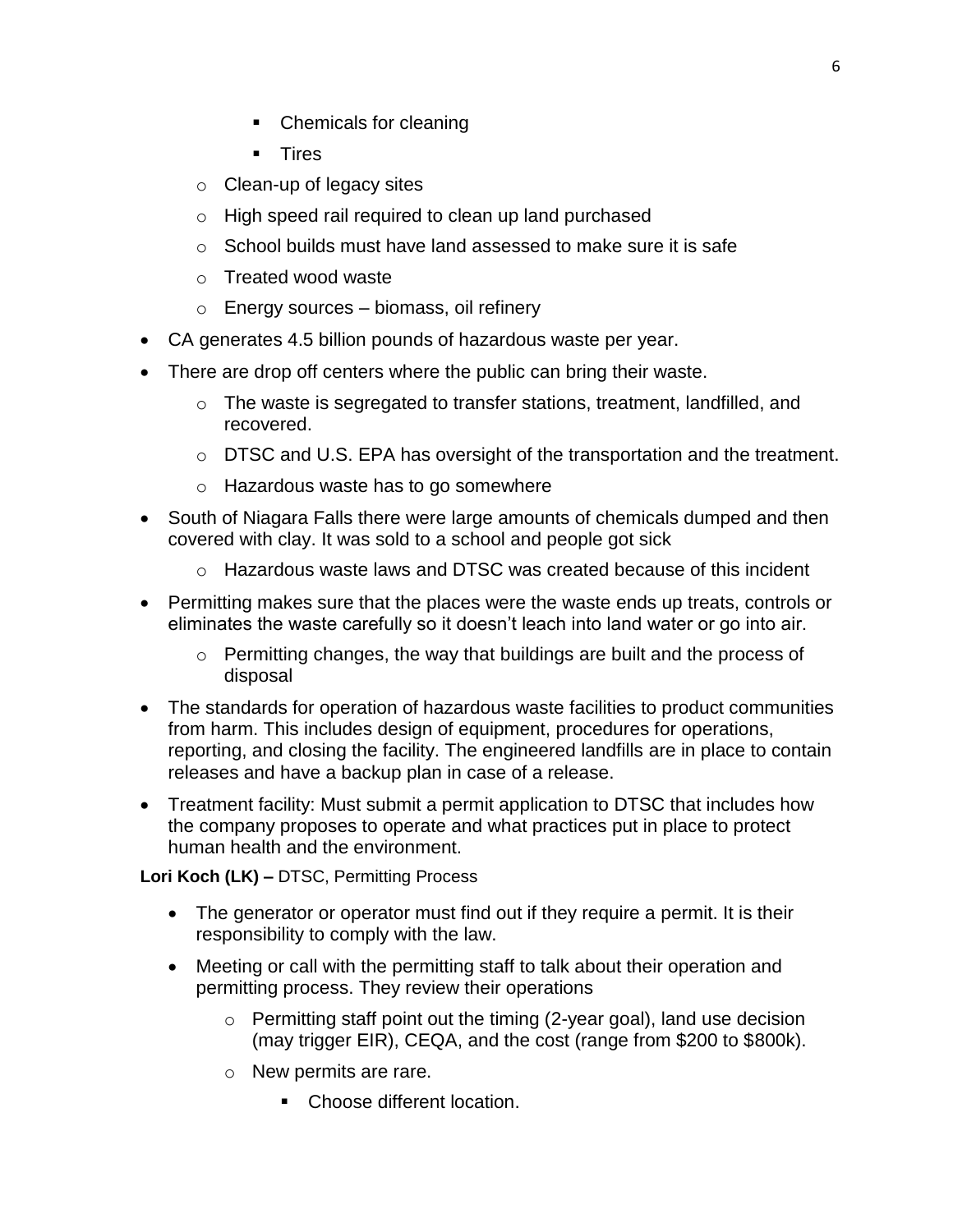- Modify to not trigger permit.
- Pre-Application
	- o Existing facilities must review permits every ten years
	- $\circ$  The facility must have a public meeting
	- o DTSC communicates expectations for the facilities
	- o Applicant works on application.
- Application review
	- o Site visit
	- o Compared with regulatory requirements
	- o Focused review of the application
	- $\circ$  Coordinated review: Many disciplines review the application (engineering, geology, enforcement, planning)
- Notice of deficiencies:
	- $\circ$  These are an important piece because they look at the application comprehensively and are specific as to what they should do and what standard is missed.
	- o A revised application is expected back
	- $\circ$  The revised application will then be the one finally looked at
- Improvements
	- o Common are financial insurance
	- o Increased secondary containment
	- o Closure plan improved
	- o The waste stream and waste codes clarified
- Public involvement: Ran by the environmental justice committee.
- Draft permit
	- $\circ$  the entire permit application and all the versions
	- $\circ$  the type of waste
	- $\circ$  the corrective actions
	- $\circ$  and the plot plan
- Final decision
	- o Issue as planned
	- o Issue with modification
	- o Deny for good case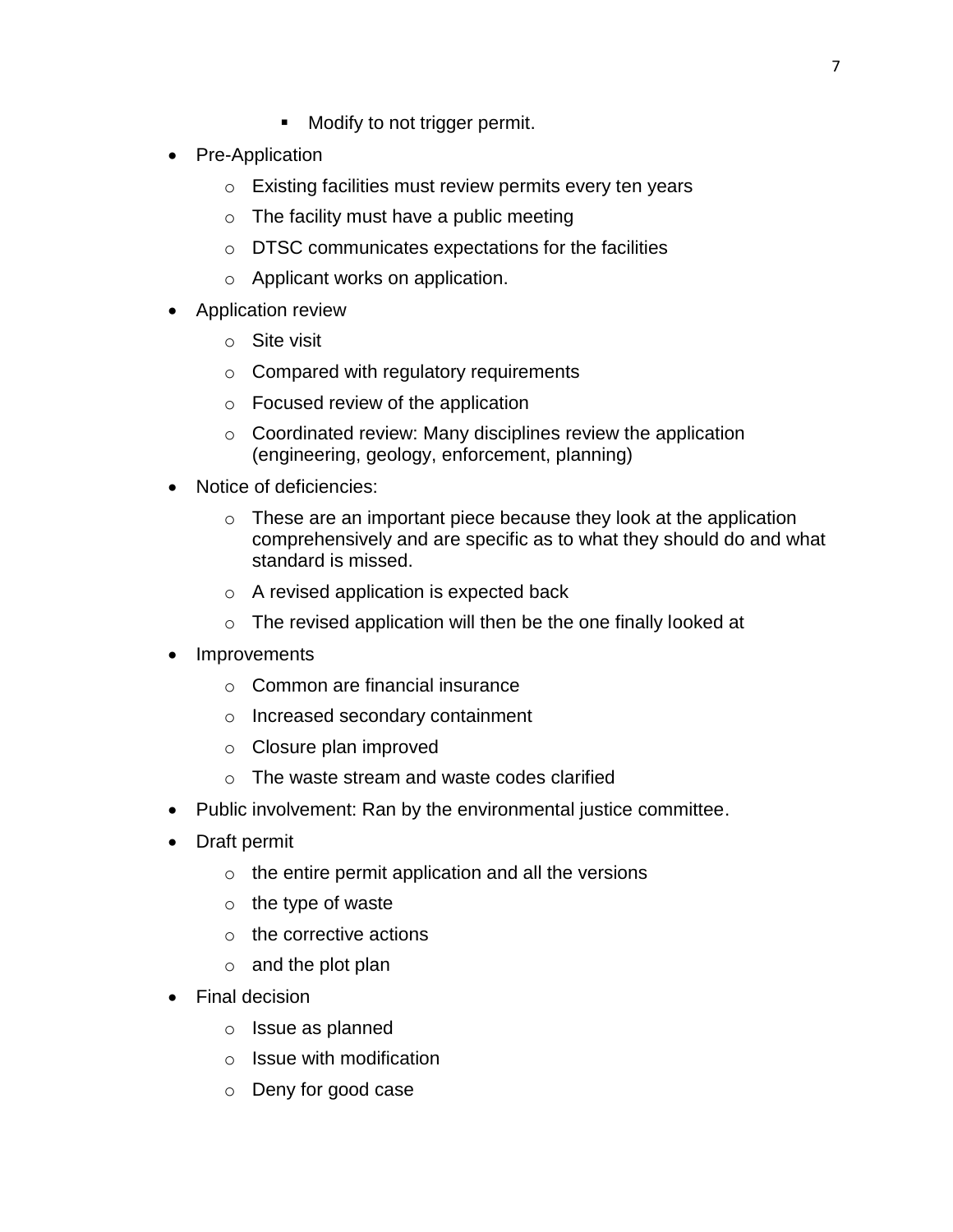- Permit appeal
	- $\circ$  Anyone who participated in the public hearing can appeal within thirty days

**Wayne Lorentzen –** process improvement

- A third party assessed DTSC permitting and concluded the average time of permitting was 4.5 years
	- $\circ$  This is a long time, and we understand the trouble of this
	- $\circ$  There were times it took decades
- Lack of permitting process, understaffed, and unorganized staff collaboration
	- o We have and are improving this!
- Need for more environmental justice related outreach
- Lean six sigma black and green belts
	- $\circ$  Collect data, look for improvements, then make improvements
- The completed projects are reducing time for technical analysis, accessibility of public documents, and complete reports
- Were able to reduce permit decisions by 2 years and \$241,100 reduction of costs. The dashboard of our website has these great metrics
- We have now established a continuous process improvement project team
	- $\circ$  We have developed a digital flow board to keep up on the phases of the permitting projects and process
- Questions?

GK: The goal is to keep batteries in California, talking to our members there aren't capacity to recycle that in the state. When was the last time a new facility was issued a Part B permit in CA?

WL: We do get a lot of inquires per year and the owner stops pursuing the option. Sometimes it has to do with the cost. I think it has been 8 or 9 years.

LK: We had a state permit issued about 6 years ago.

WL: We recognize the need to create a streamlined process. There is a need to expedite and being clearer about the expectations for the process and reducing time.

GK: The last permit. Do you know what kind? And cost?

LK: Used oil recycling. This was the flat fee option so it wouldn't be comparable.

GK: The recycling is very important. Having the capacity is a huge undertaking to establish in CA because of time to permitting.

LK: That is exactly our goal. It is our responsibility to manage waste. If it takes two years and they are trying to lease a site, this is not workable.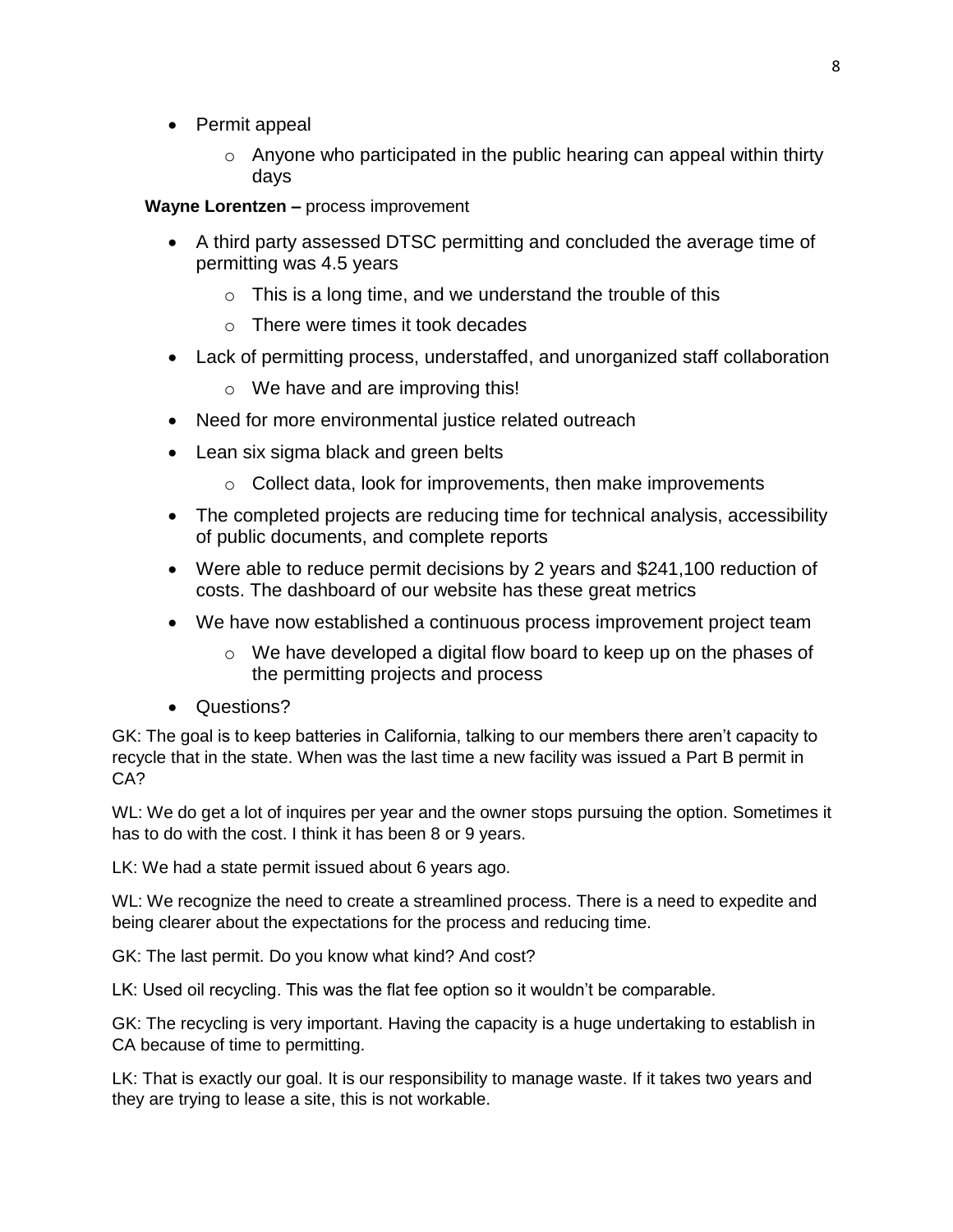PG: One of the things we've heard is CA is much more onerous. Can you tell us how this 2-year timeframe compares?

WL: 2013 was the last time we compared. Other states such as Arizona, sometimes they look at processing permits that are not associated with hazardous waste which skews the data. I don't have an answer.

LK: Even if it does take more time in CA. CA has the most permitted facilities.

TA: It is important if we compare apples to apples, you have to distinguish between what is hazardous in CA and not in Arizona. It could be a multi-year permit in CA, but AZ doesn't consider it hazardous and therefore it is fast. Someone mentioned permit modifications. Can you talk through if there is a process change or permitting change like would chemistry or solvent changes? How would this work?

WL: There are four classes that are all dependent on the regulations. So, depending on the type of change, there are different processes. Class 1 doesn't require a change; these just have to notify DTSC. Class 2 would be increasing the capacity by 25% or more, this is similar to a permit renewal.

AL: The reason we are having this talk is because we want to encourage recycling within the state. As you said, there are not a lot of permits. What is the current capacity that are available to recycle lithium-ion batteries? What is the vacancy rate of these hazardous material facilities?

WL: We don't have open facilities that are vacant. The end of their process requires cleaning up of a site to a level that any site can move in without restrictions. It does not end with a vacant facility.

AL: So, this is just dead space.

WL: There is a closure plan to return the site, so maintenance is minimized.

LK: Very often permitted facilities are a part of the larger operation. It varies widely.

AL: Maybe I misheard, you said the facilities are repurposed in your presentation.

LK: The permits are renewed, not repurposed. This is required every ten years.

AL: So, recycling lithium-ion batteries would have to have a new facility. I don't know if we have facilities that could support lithium-ion battery recycling. A lithium-ion battery facility would need to have a new permit.

LK: It is possible that a facility doing e-waste recycling could then recycle lithium-ion batteries from EV. It is all economic and business-driven what operates in the state of CA.

BK: One process was over 200 days and it was reduced to one day. How?

WL: We combined two teams because the function is now within the group. The other piece was creating the proper forms to be filled out.

BK: Thank you. There have been references to the federal EPA regulations. What are the major differences between the federal requirements and the CA?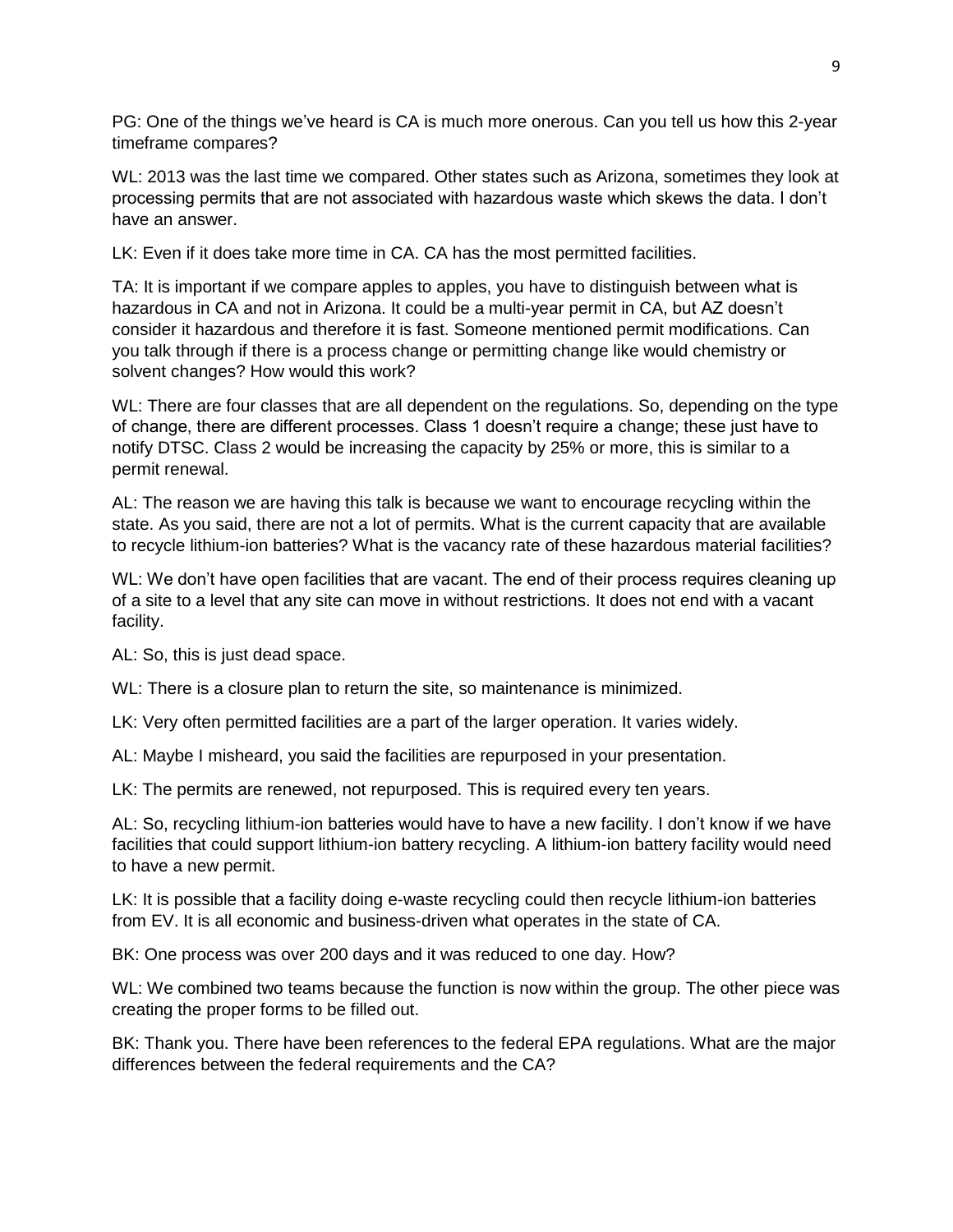WL: There are a lot. The best characterized by waste streams. In CA we designate different things as hazardous waste. There are exclusions that federal EPA has adopted that CA has not. CA does not have the authority to make things less stringent than the US EPA.

## GK: Thank you

GK: One issue that has come up over the last year has been the permitting requirements for any company that dismantles battery into modules or cells and then ships them off to recycling. Has anyone come in to ask if they need a permit for this?

WL: I am not aware of many.

LK: I don't think anyone has asked yet either.

WL: We would start with the legal definition of treatment and start from there. We look at standards and see if they are applicable. There are E-waste facilities that do dismantling and operate under alternative management standards. These are for unique industries—they are the exception rather than the norm.

LK: There was one person to reach out and talk but they haven't followed up on that. We haven't had the meeting.

Bruce Armbruster: George asked that question. How do we distinguish treatment and how do we classify this disassembling? We will take you up on the meetings.

CG: Any more questions? Thank you everyone! I want to flag that there is a lot of improvements happening in the DTSC processes, as well as if we have enough funding, and creating a governing board. I am happy to answer any questions offline.

# **Break until 1 PM.**

CG: thank you for coming back from the break. Now is the time we will have updates from the members

# 4. **Committee member updates**

DB: I have an update on the EV Disposition and Recycling Process Opportunities. I am part of an organization that is only a year and a half old. We are the Alliance of Automotive Innovation.

- Our goals are to enable capturing the end-of-life vehicles and enable recycling and reuse.
- We think we can meet this through partnerships.
- The transportation is transitioning to an electrified industry and there are supply chain concerns.
	- o The federal government has released an executive order
	- o US Department of Energy has released \$30 million for research
- Ideas we have are:
	- o Review of CA hazardous waste rules
		- We see an opportunity for a safety net to make sure all repair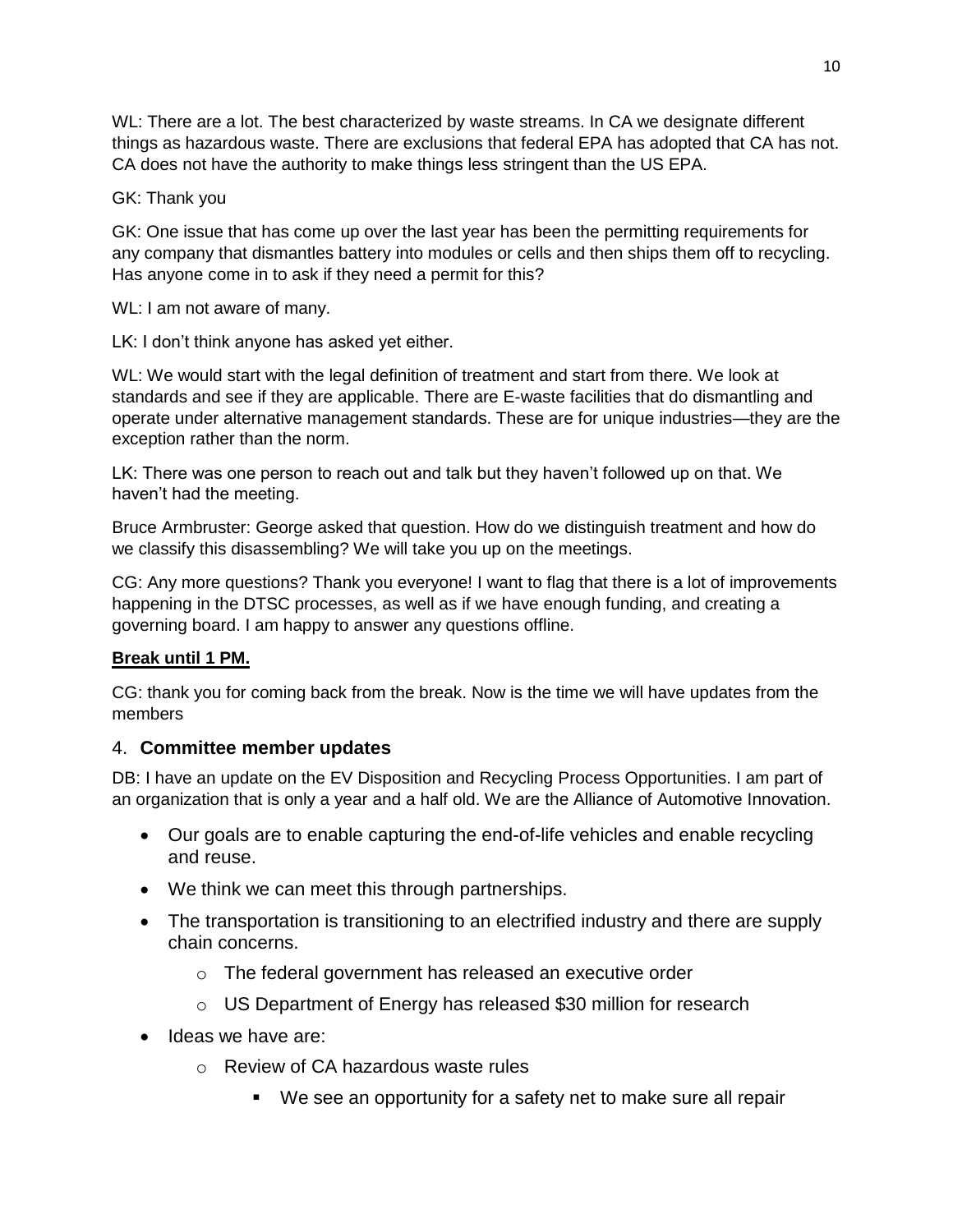parties ensure EV batteries are transferred to a collection center.

- o Framework should require reporting by all parties.
- There are different steps between hydro and the pyro process. Hydro is much more streamlined.
- There is also more domestic remanufacturing occurring which will also feed the recycling.
- We see that the recycling will grow in the long term (beyond 2030)
- We have seen positive value recycling in the industry in the past with catalytic converters and NiMH batteries.
- We see an opportunity at the end of life and at battery repair, there just needs to be a proper process in place.
- To summarize what we see as the pillars for making efficient policy recommendations.
	- $\circ$  All stakeholders including the manufacturers, dismantlers, independent repair shops, collision shops, dealerships
	- o Transport system
	- o Recycling process
- Our concern is being aware of the goals of CA and the unintended consequences that could come from overregulation.
- Questions?

Gavin McHugh: From the automaker's perspective do you envision a scenario that an auto dismantler to sell a functioning battery for a repair?

DB: Good question. I think we will need to give a little more thought to. There will need to be a tracking. I think this is something that needs to be addressed.

PG: What do you mean by positive value?

DB: We see the emergence of positive value but don't think we are there yet. Incentives are needed to achieve positive value now but as volume increases it can be profitable.

AS: You mentioned that the recycling facilities should be licensed. By whom? A permit?

DB: A permitted facility by the state but also an opportunity for companies to authorize they are capable of receiving the EV battery.

CG: Is there any money flow in the material flow diagram? Or is that further out in the work?

DB: We have discussed that but don't have an answer

CG: What is the most effective level for this to be put in place? State, national, or transnational?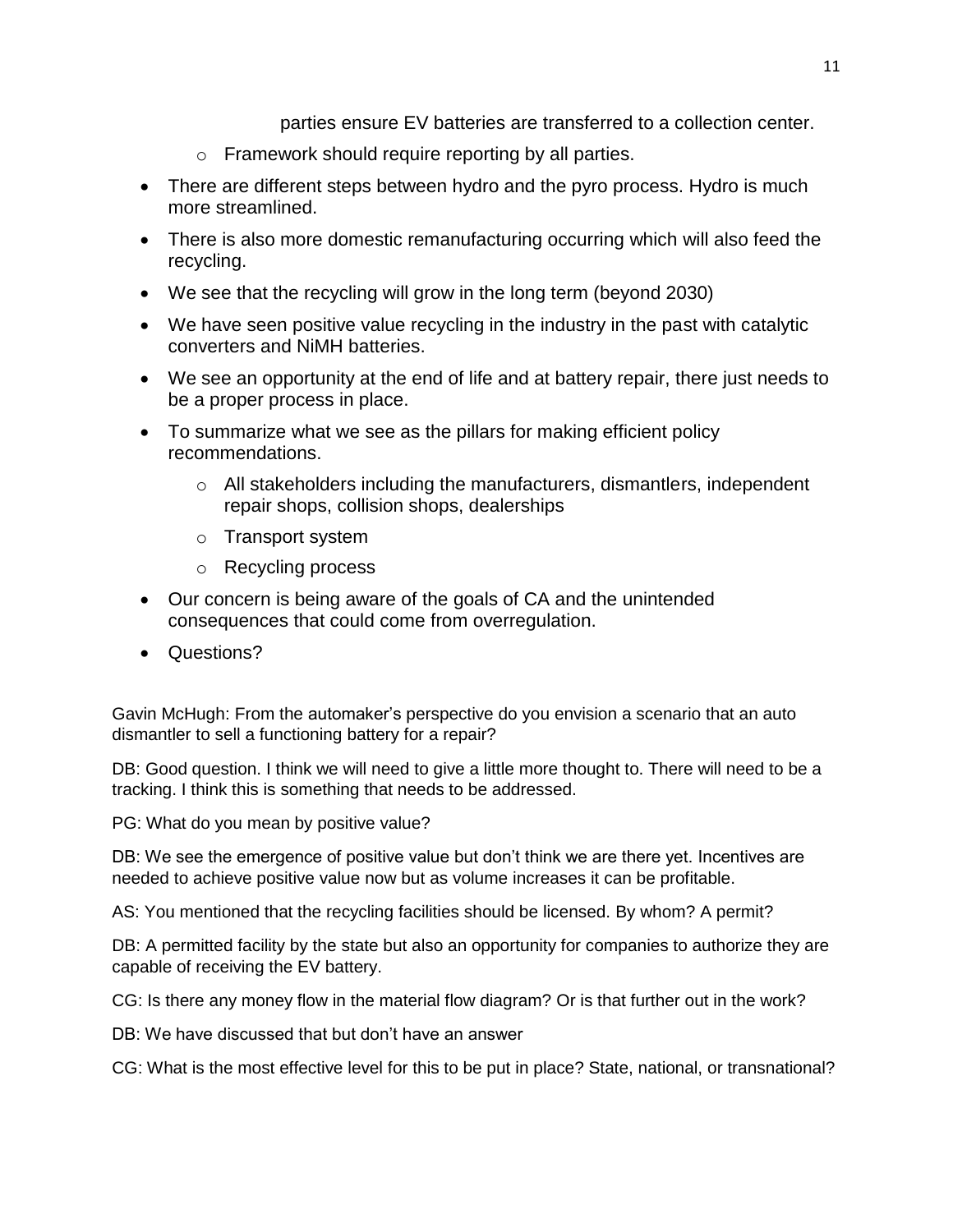DB: I think national or transnational level. I think it is harmful to have a patchwork of states having different standards. I think there is an opportunity due to the focus at the federal level on critical materials.

SH: Obviously federal is the way to go but CA almost always leads on these things. If we can come up with something at the state level hopefully it can go to the federal level. We were trying to avoid putting a deposit fee or core charge at the same level or a financial burden on the purchaser.

Michael Kent – Do you have any concerns with the current or emerging fire code and how that might affect battery recycling?

DB: We are aware of it but unfortunately, I don't have a comment on that today.

CG: Thank you.

GN: The reuse subcommittee had a great update about the fire codes. Hopefully that helps.

- 5. **Meg Slattery, UC Davis** subcommittee updates
	- The purpose of the presentation is to give a consolidated update of the subcommittees. This will be an abbreviated update. At the end, please speak up if anything should be added or I have misrepresented anything.
	- The goal and scope have been updated
		- o The recycling subcommittee did edit theirs. The largest change is the previously the group included the material processing, this has been removed.
		- $\circ$  There were discussions about the logistics group, but nothing has changed.
	- Clarification of definitions
		- o Reuse vs. repurposing
		- o Dismantling vs disassembly
	- Another way to think about the scope is through this flowchart provided by DB.
		- $\circ$  The purple box is not in the purview of the AG.
		- $\circ$  When the battery reaches its end of life it is brought to a collection point which is then brought to the recycling or repurposing facilities.
		- $\circ$  The logistics is bringing to recycling or repurposing. The recommendation by the logistics is that it is not classified as waste until it is determined if it should be reused or recycled. It would still be hazardous material.

Barriers and opportunities

- Logistics barriers
	- $\circ$  The financial burden that will be experienced as part of the financial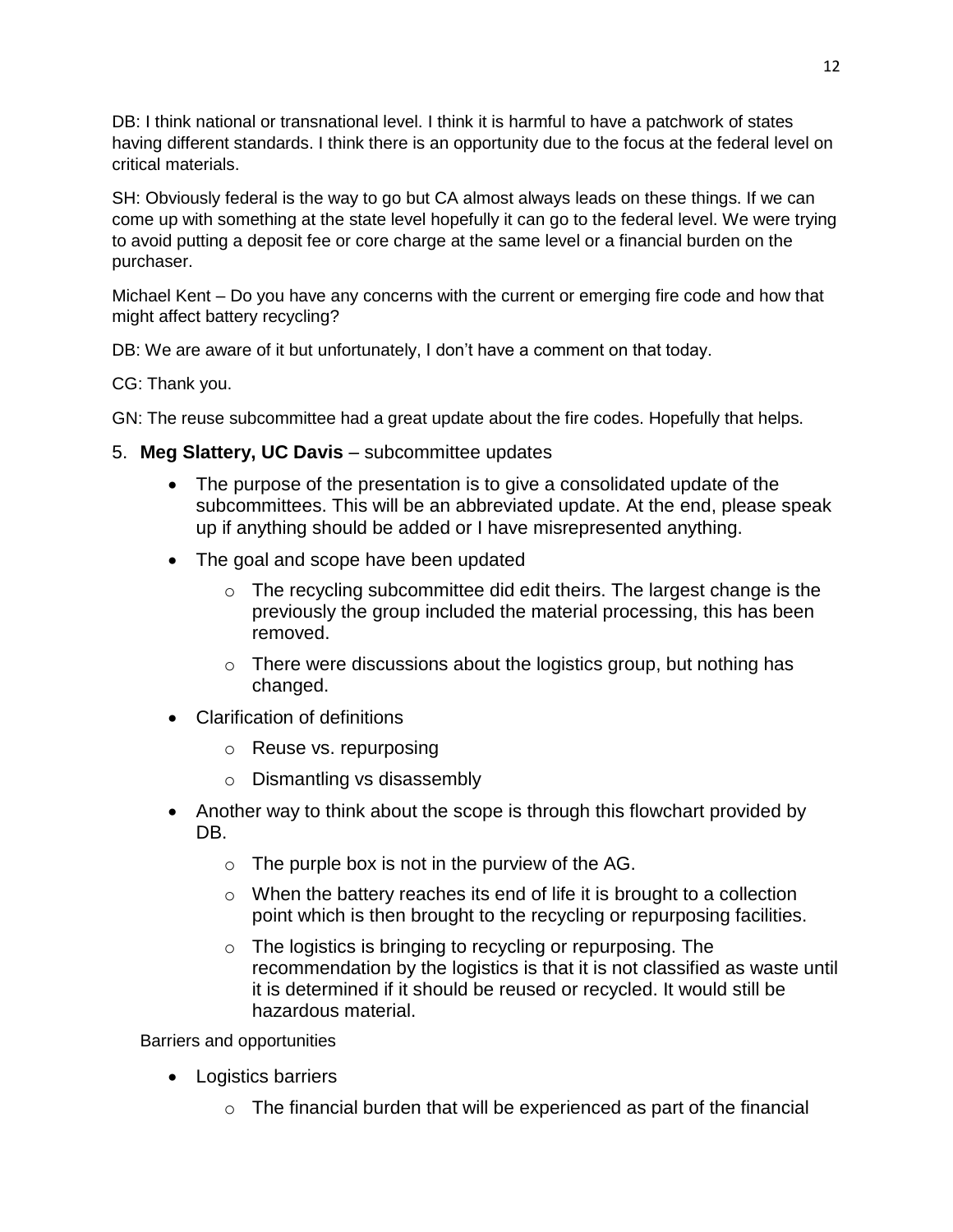process

- o How to handle the batteries as safe
	- The need to make funding available for those handling end of life vehicles
- $\circ$  There are special challenges associated with dealing with damaged batteries
	- **Shipping and safety**
- o Information needs for the contents of the battery pack and how to safely handle it
- Logistics opportunities
	- o Reducing the overall need for transportation by identifying next use as soon as possible
	- o Proper storage to enhance the safety and cost
	- $\circ$  Enhance the reuse and recycling by having a proper system in place
- Reuse barriers
	- o High cost to meeting standards such as the UL
		- **The need to compete with new batteries is exasperated** because new storage batteries are eligible for incentives that used batteries are not eligible for
	- $\circ$  The allocation of costs and defining who owns the battery and is liable for accidents
	- o Data: The lack of unique ID markings, no universal diagnostic systems
	- o The variety of model types complicates second life
- Reuse Opportunities
	- o Environmentally friendly stationary storage option
	- o Job creation
	- o Benefit to repurposing batteries
	- $\circ$  Set expectations for the traceability of batteries
	- $\circ$  Connecting manufacturing with end of life and encouraging a feedback loop
- Recycling barriers
	- $\circ$  The cost of end of life and setting a responsible party
	- $\circ$  The lack of a lithium-ion supply chain in North America because the recycled material would still need to be exported to produce cathode materials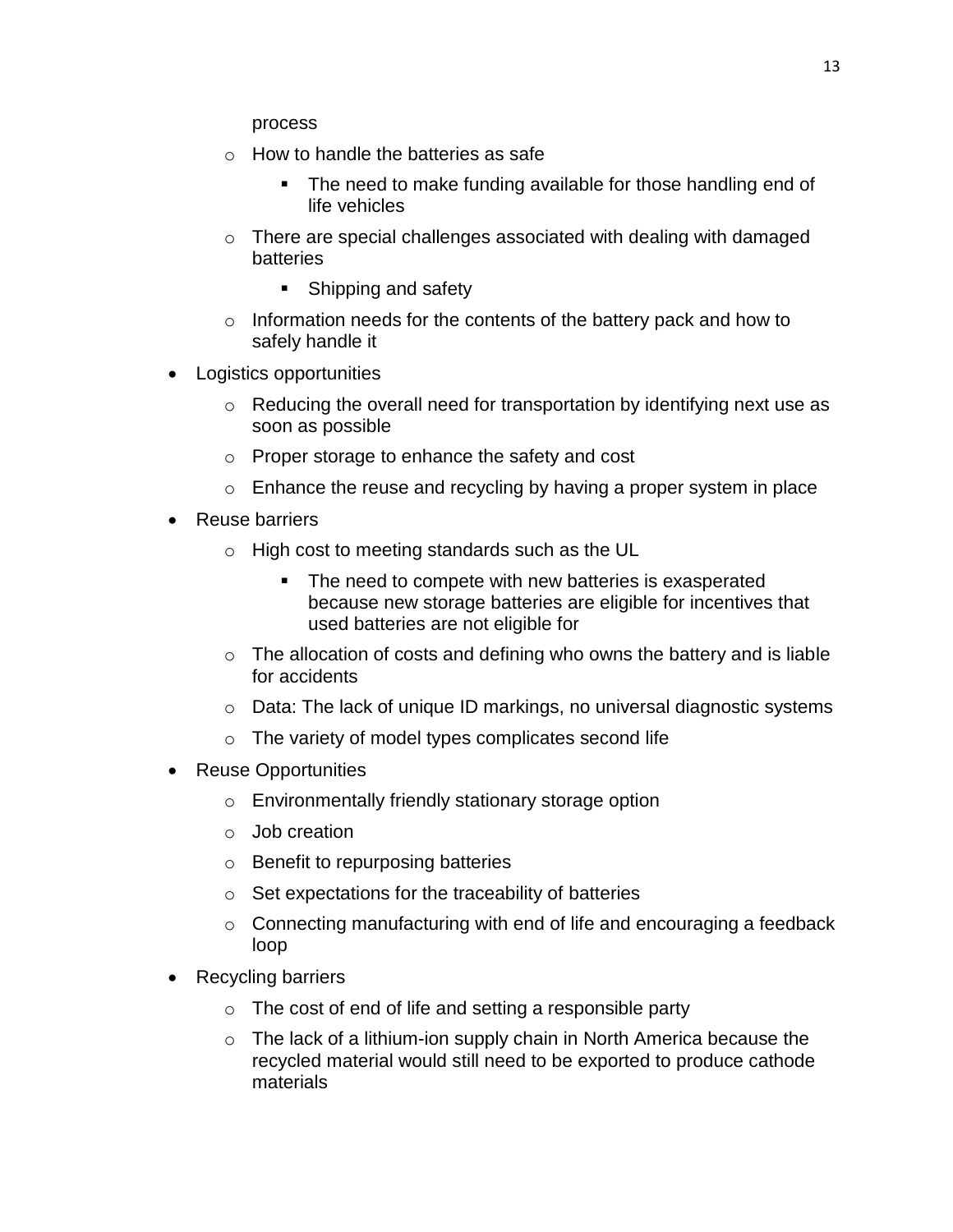- $\circ$  The difficulty in the permitting process
- o The information needs include labeling the cathode chemistries, the lack of design for recycling and the uncertain performance of recovered material.
- Recycling Opportunities
	- $\circ$  The reduced environmental and social impact by conserving and better utilizing resources
	- o The economic opportunities of skilled labor job creation
	- o And the recycling industry growth through creating an easy path to recycling.
- Information as a common theme: it has come to our attention that there is a theme of needed information
- All of the subcommittee groups discussed the relevant regulations that will affect the different steps of battery end of life management. This includes, permitting, hazardous material transportation, universal waste regulations, and fire codes.
	- o Dismantling: facility licensing requirements
	- o Transportation: Hazardous material transportation
	- $\circ$  Storage: the fire codes and universal waste laws
	- o Disassembly: high voltage equipment and personal safety references
	- o Energy storage system instillation: Interconnection, electrical storage requirements, fire codes
	- o Hazardous waste treatment: permitting requirements, operating standards
	- o Exports: UN and EPA

## Next steps

- Brainstorm policy solutions
	- o What are the highest propriety barriers?
	- o How can these barriers be mitigated?
	- o Where is new policy needed?
	- o Where should regulations and policies be enforced?
- We are currently at the end of phase one. We will need to start developing policy proposals.
- CG: Thank you. Any committee member comments?

LR: A few comments about the presentation. I think someone mentioned a matrix of all the various EPR programs. I think this is a great idea that will really help going forward. Some of the